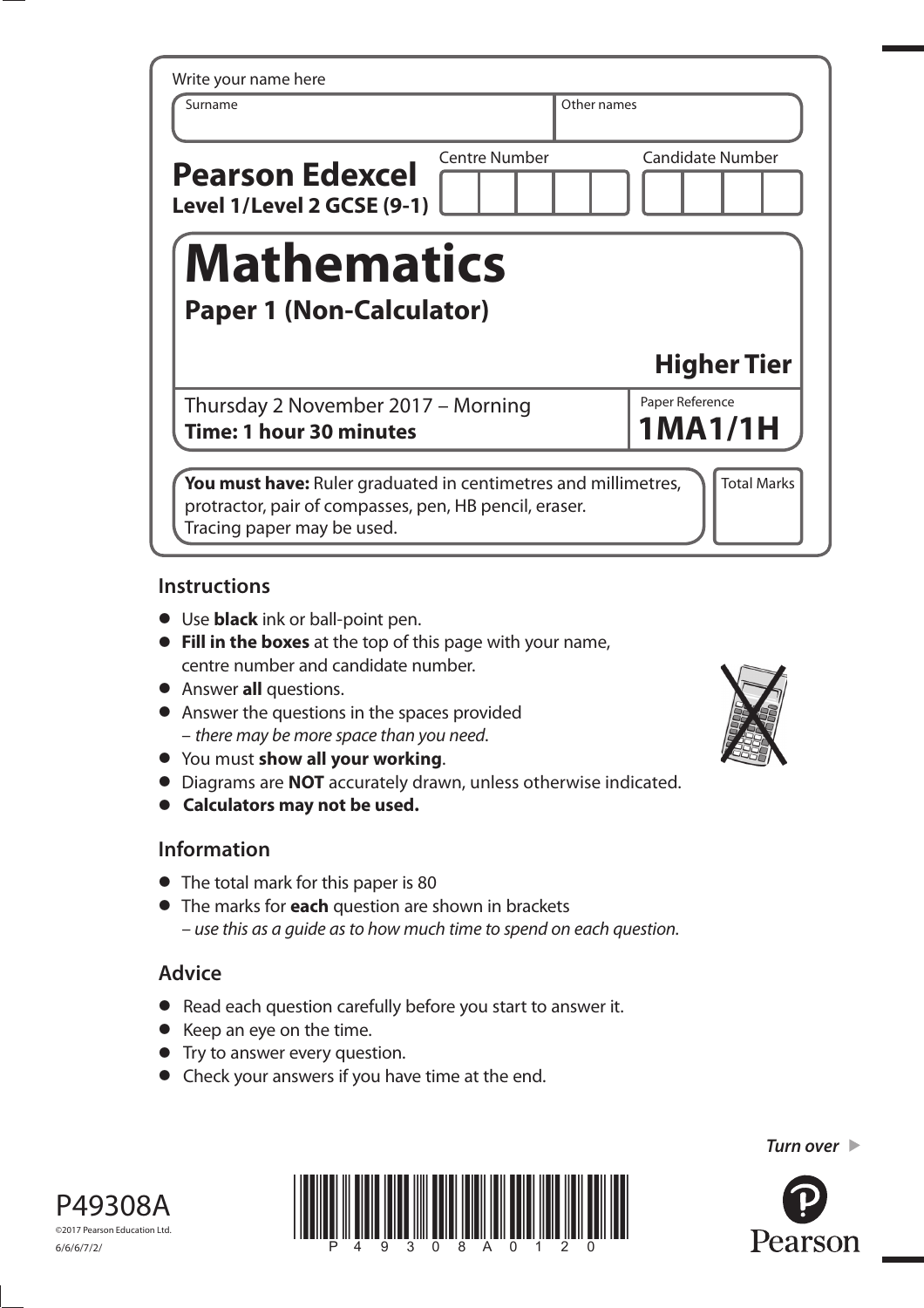**Answer ALL questions.**

**Write your answers in the spaces provided.**

**You must write down all the stages in your working.**

**1** Write 36 as a product of its prime factors.

### **(Total for Question 1 is 2 marks)**

.......................................................

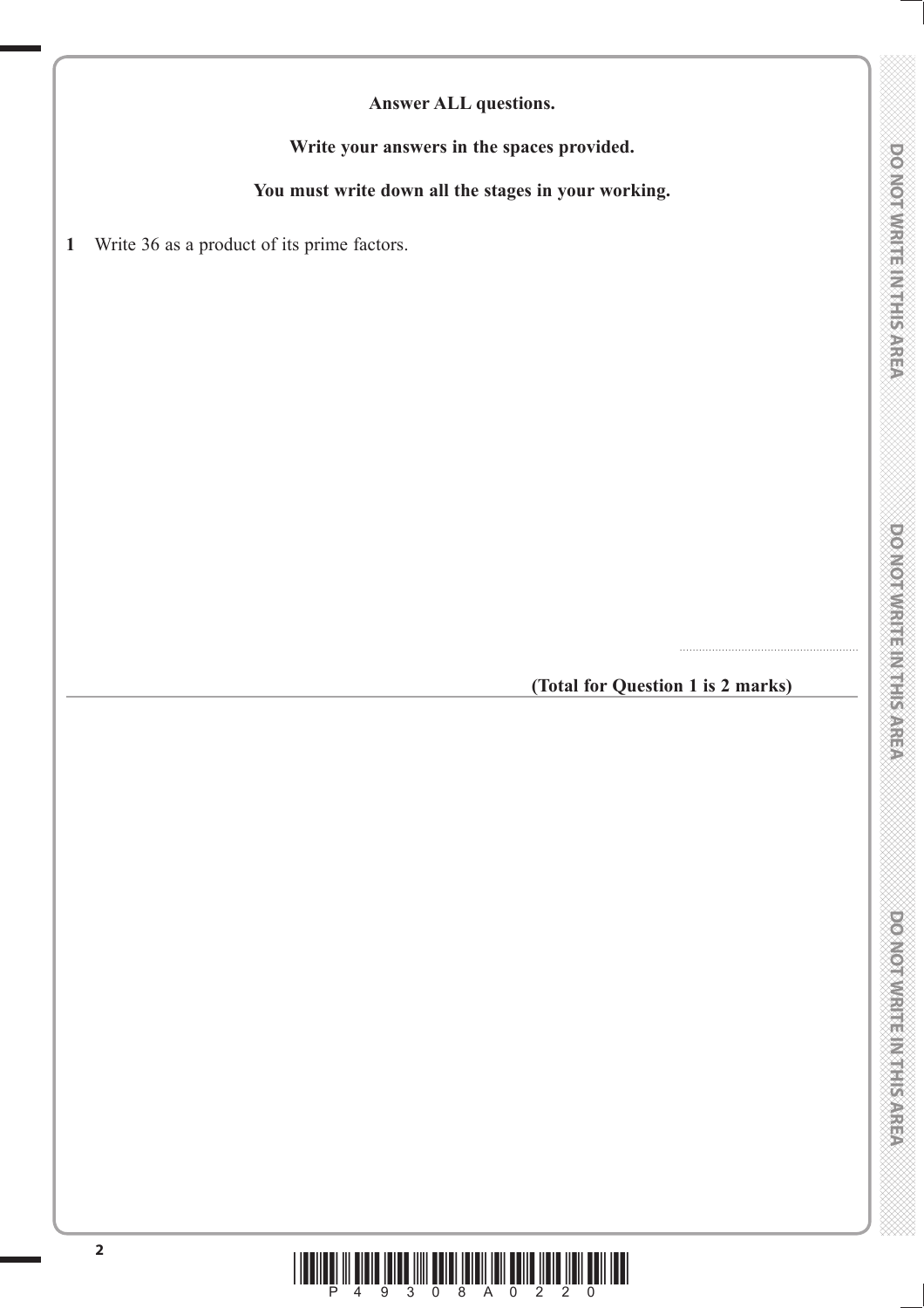**2** Kiaria is 7 years older than Jay. Martha is twice as old as Kiaria. The sum of their three ages is 77

Find the ratio of Jay's age to Kiaria's age to Martha's age.

**(Total for Question 2 is 4 marks)**

.......................................................



**3**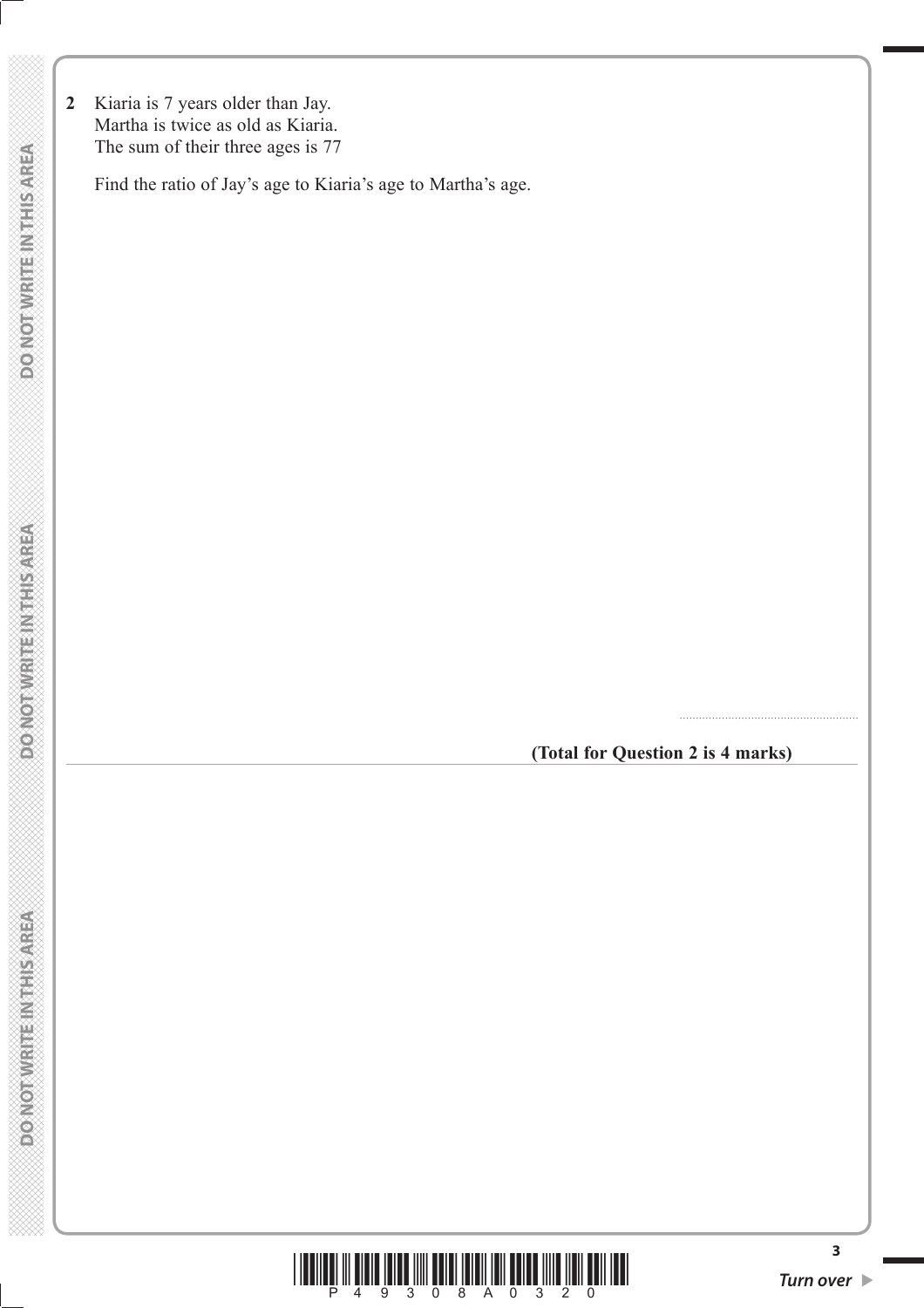

*ABCD* is a parallelogram. *EDC* is a straight line. *F* is the point on *AD* so that *BFE* is a straight line.

Angle  $EFD = 35^\circ$ Angle  $DCB = 75^\circ$ 

**3**

Show that angle  $ABF = 70^{\circ}$ Give a reason for each stage of your working.



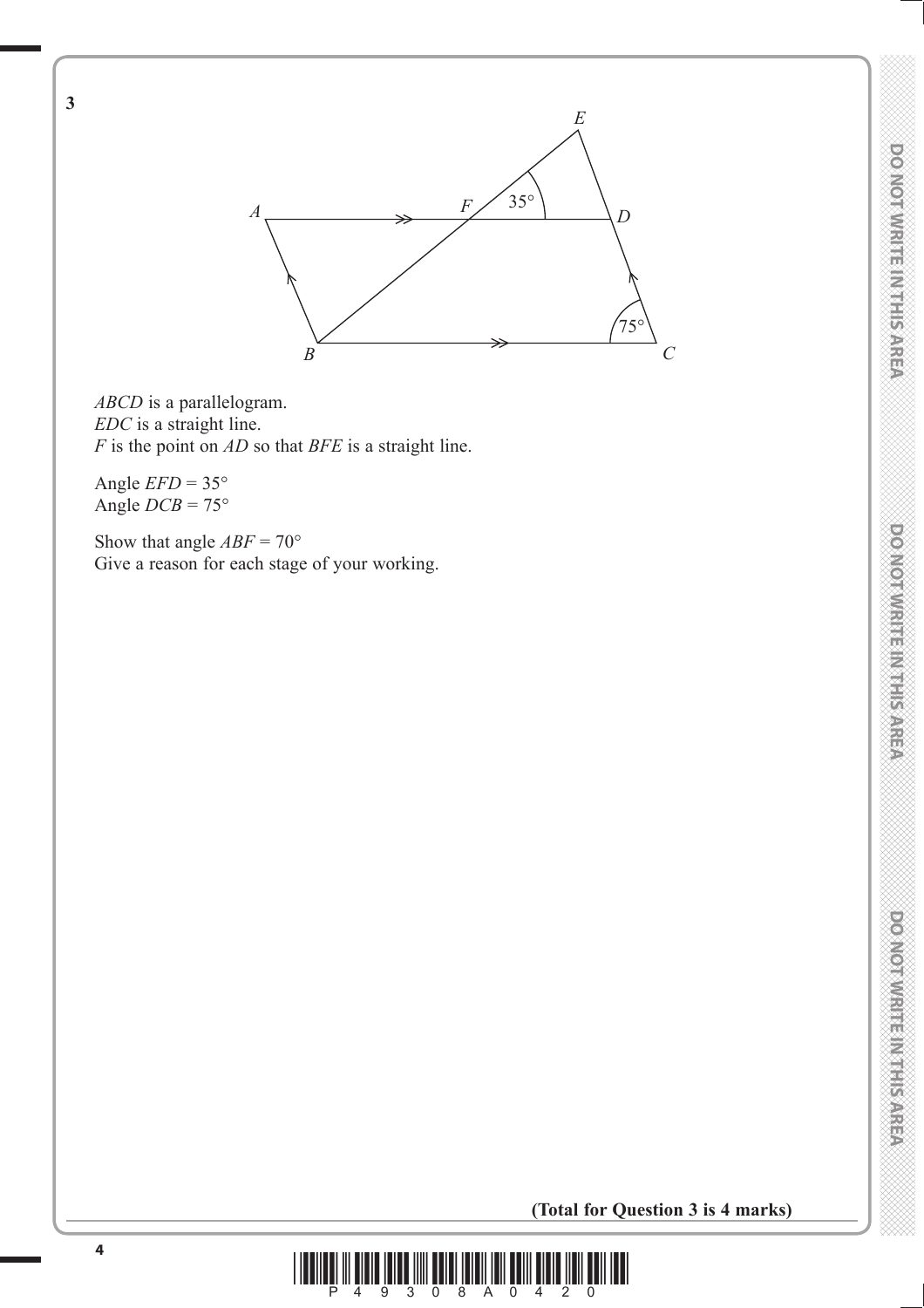

Each circle has centre *O*.

Daisy says that exactly  $\frac{1}{2}$ 3 of the logo is shaded.

 Is Daisy correct? You must show all your working.

**(Total for Question 4 is 4 marks)**

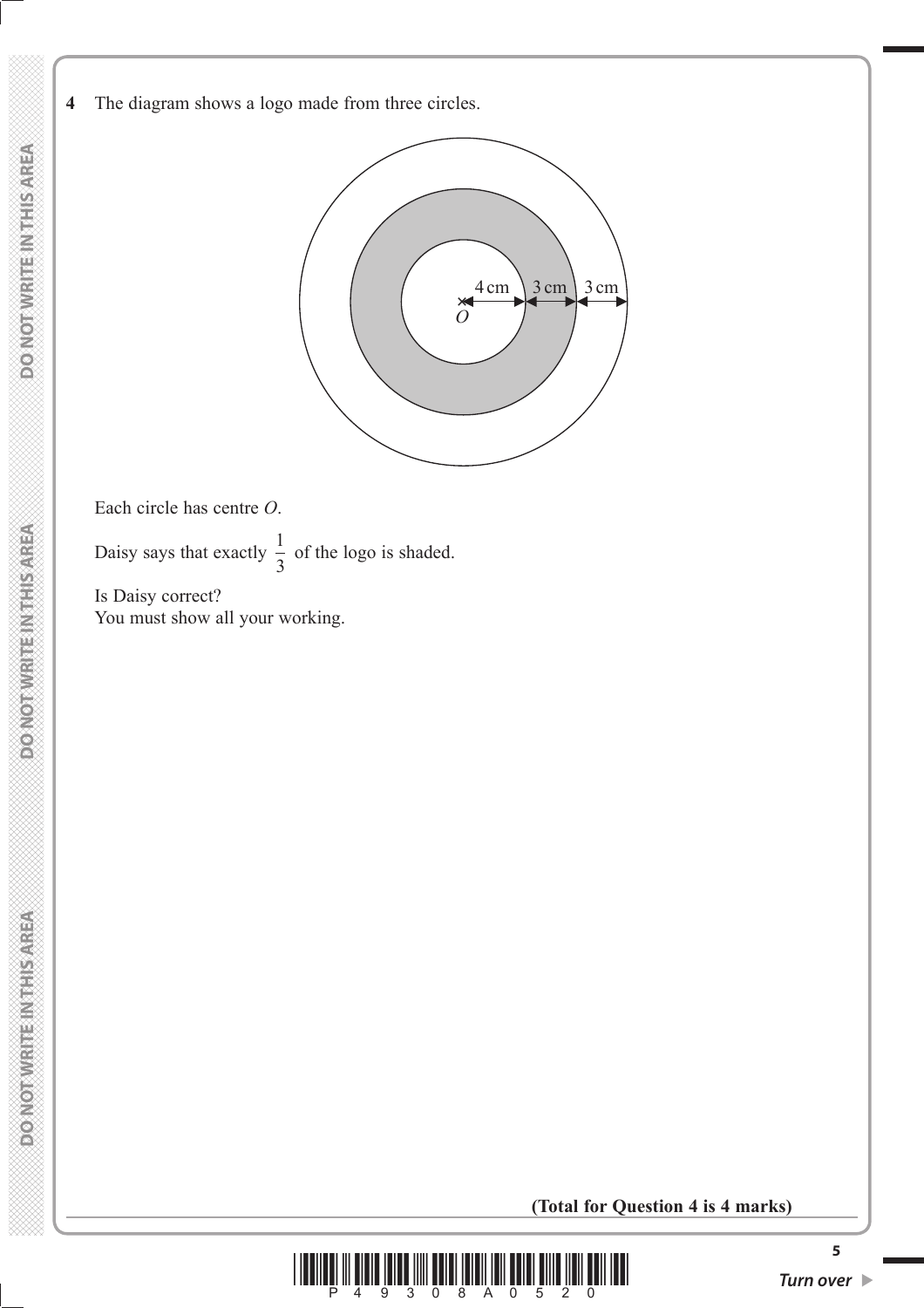**Weekly earnings**  $(f x)$  Frequency  $150 < x \le 250$  $250 < x \le 350$  $350 < x \leq 450$  $450 < x \le 550$  $550 < x \le 650$ 

**5** The table shows information about the weekly earnings of 20 people who work in a shop.

(a) Work out an estimate for the mean of the weekly earnings.



**(1)**

# **(Total for Question 5 is 4 marks)**



..................................................................................................................................................................................................................................................

..................................................................................................................................................................................................................................................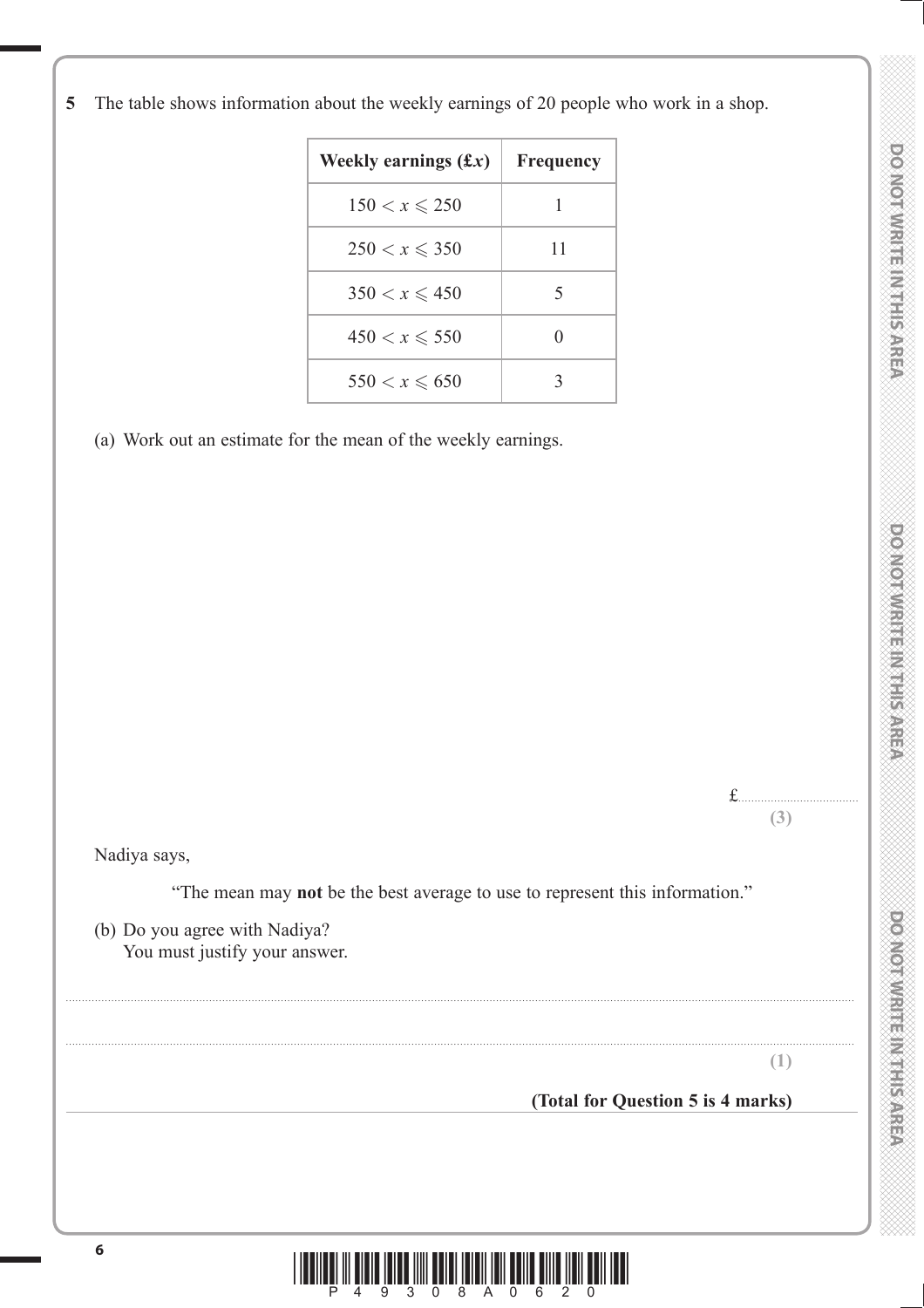**6** Here is a rectangle.



All measurements are in centimetres.

The area of the rectangle is  $48 \text{ cm}^2$ .

Show that  $y = 3$ 

**(Total for Question 6 is 4 marks)**



**DO NOT WRITE IN THIS AREA**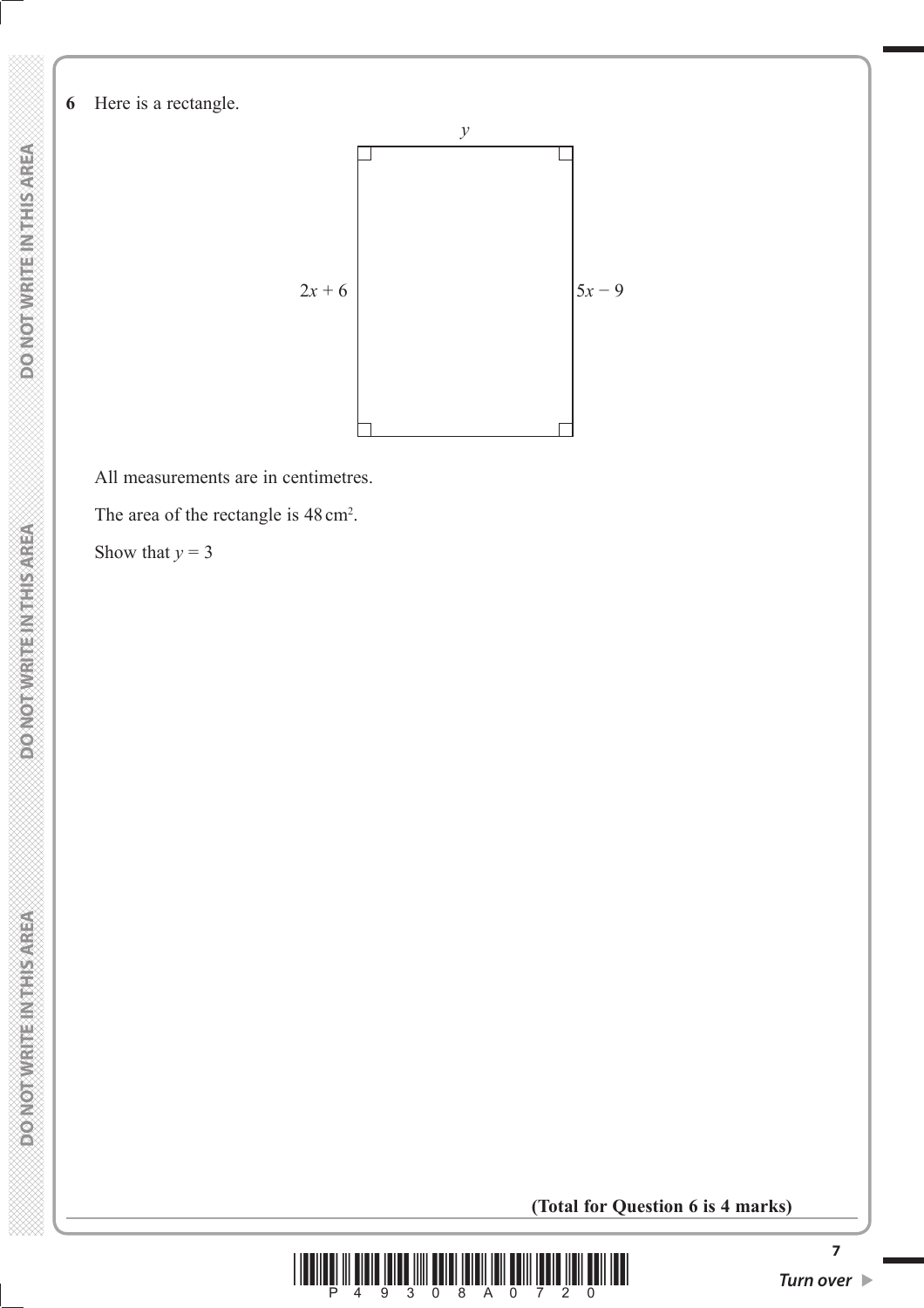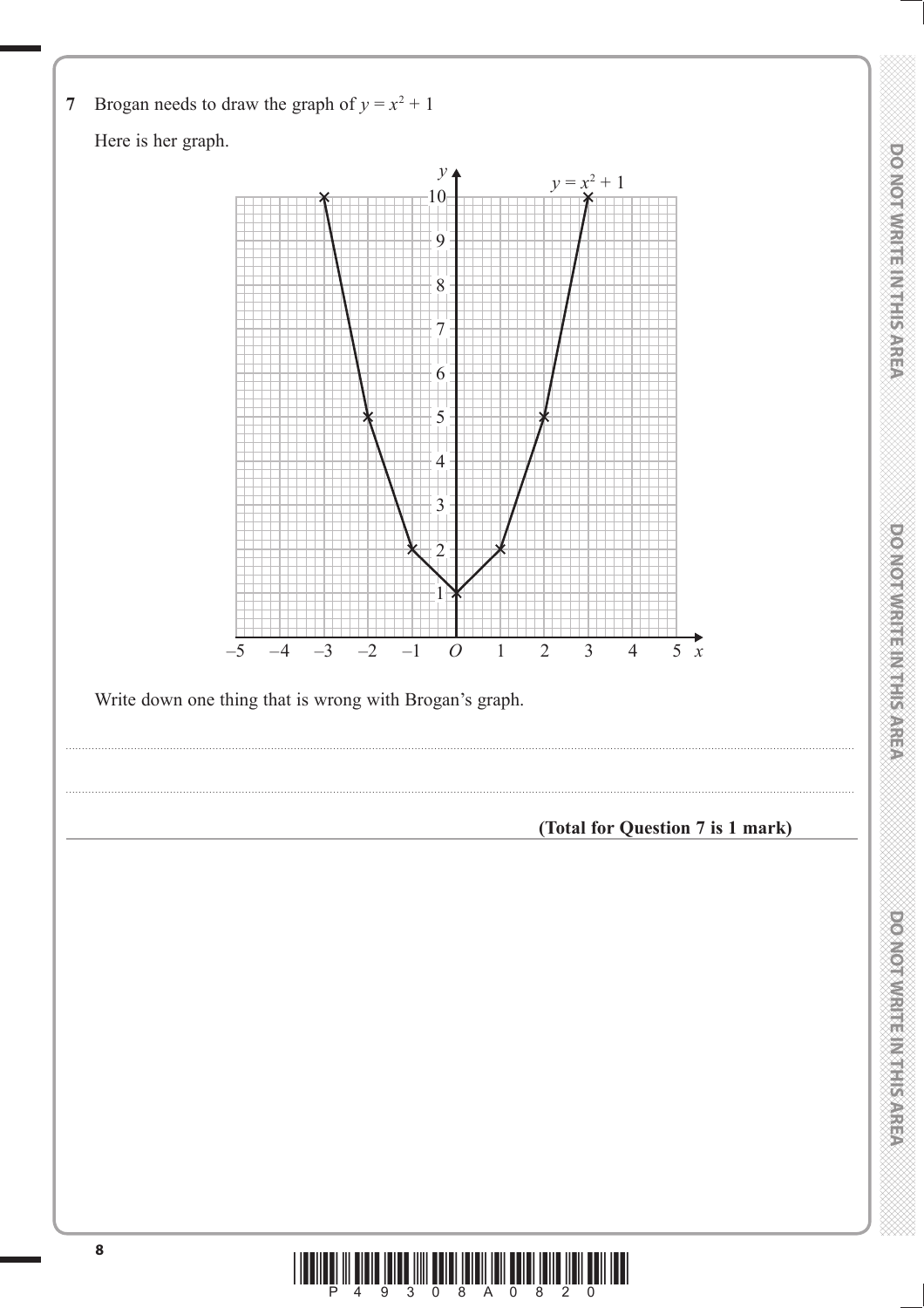| 8                |                         | Write these numbers in order of size.<br>Start with the smallest number. |                                                                                                                                                                                                                                       |                    |                                   |      |
|------------------|-------------------------|--------------------------------------------------------------------------|---------------------------------------------------------------------------------------------------------------------------------------------------------------------------------------------------------------------------------------|--------------------|-----------------------------------|------|
|                  |                         | 0.246                                                                    | $0.24\dot{6}$                                                                                                                                                                                                                         | $0.\overline{246}$ | 0.246                             |      |
|                  |                         |                                                                          |                                                                                                                                                                                                                                       |                    | (Total for Question 8 is 2 marks) |      |
| $\boldsymbol{9}$ | Work out Peter's speed. | James took $2\frac{1}{2}$ hours to cycle the 50 km.                      | James and Peter cycled along the same 50km route.<br>Peter started to cycle 5 minutes after James started to cycle.<br>Peter caught up with James when they had both cycled 15 km.<br>James and Peter both cycled at constant speeds. |                    |                                   |      |
|                  |                         |                                                                          |                                                                                                                                                                                                                                       |                    | (Total for Question 9 is 5 marks) | km/h |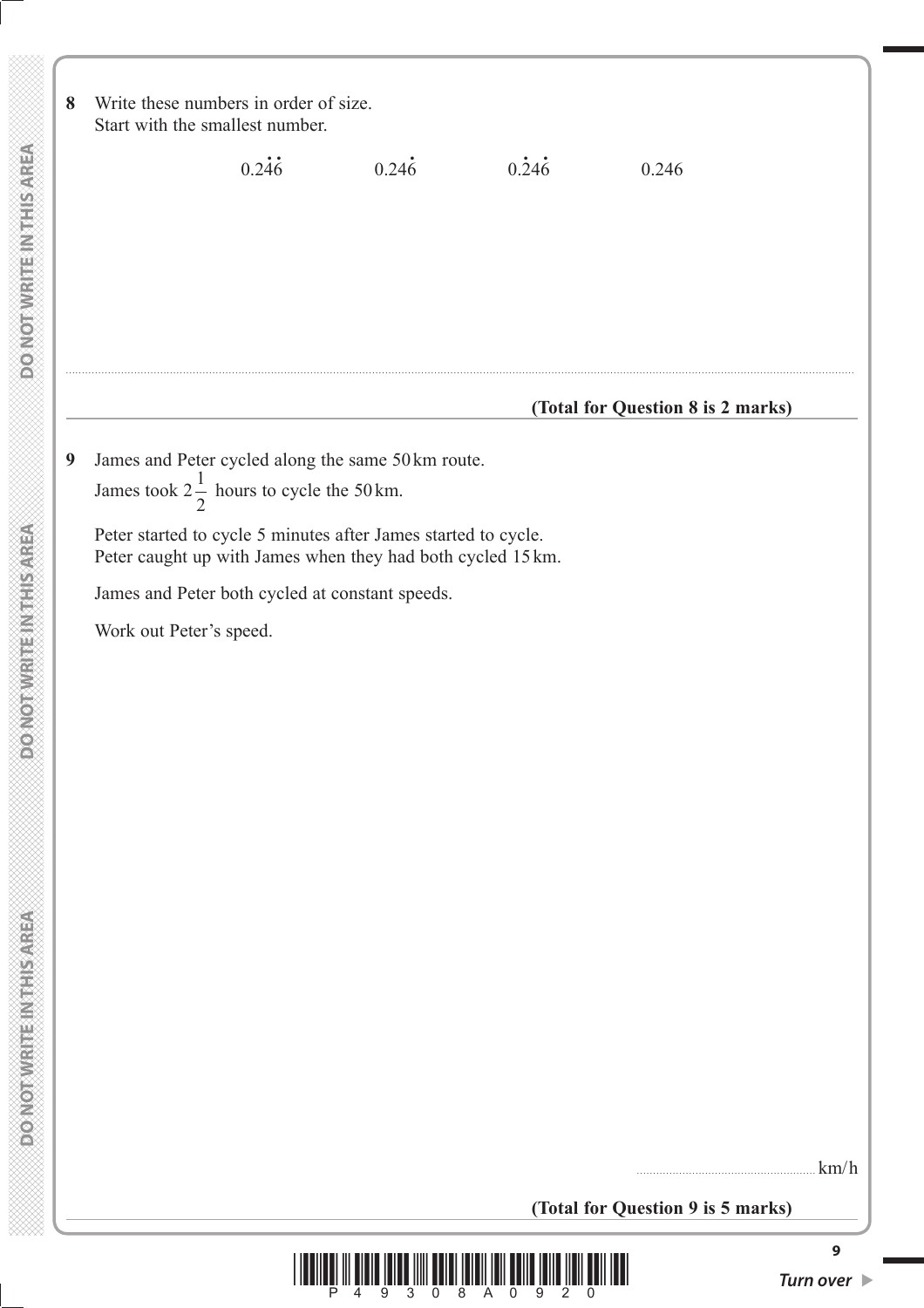| <b>COM</b>          |
|---------------------|
|                     |
|                     |
|                     |
|                     |
|                     |
|                     |
|                     |
|                     |
|                     |
|                     |
|                     |
|                     |
|                     |
|                     |
| <b>CONSTRUCTION</b> |
|                     |
|                     |
|                     |
|                     |
|                     |
| ś                   |
|                     |
|                     |
|                     |
|                     |
|                     |
|                     |
|                     |
|                     |
|                     |
|                     |
|                     |
|                     |
|                     |
|                     |
|                     |
|                     |
|                     |
|                     |
|                     |
|                     |
|                     |
|                     |
|                     |
|                     |
|                     |
|                     |
| $\frac{1}{2}$       |
|                     |
|                     |
|                     |
|                     |
|                     |
|                     |
|                     |
| ń                   |
|                     |
|                     |
| a<br>R              |
|                     |
|                     |
|                     |
|                     |
|                     |
|                     |
|                     |
|                     |
|                     |
|                     |
|                     |
|                     |
|                     |
|                     |
|                     |
|                     |
|                     |
| i<br>V              |
|                     |
| ś                   |
|                     |
| Ì<br>ř<br>í         |
|                     |
| Î.                  |
| Ě                   |
| Ĥ                   |
|                     |
|                     |
|                     |
| ť                   |
|                     |
| ě                   |
| ĝ                   |
|                     |
| È                   |
|                     |
| ņ,<br>Ř             |

| 10 (a) Write down the value of $100^{\frac{1}{2}}$                                                     |                                                |
|--------------------------------------------------------------------------------------------------------|------------------------------------------------|
| (b) Find the value of $125^{\frac{2}{3}}$                                                              | (1)                                            |
|                                                                                                        | (2)<br>(Total for Question 10 is 3 marks)      |
| 11 3 teas and 2 coffees have a total cost of £7.80<br>5 teas and 4 coffees have a total cost of £14.20 |                                                |
| Work out the cost of one tea and the cost of one coffee.                                               |                                                |
|                                                                                                        |                                                |
|                                                                                                        |                                                |
|                                                                                                        |                                                |
|                                                                                                        |                                                |
|                                                                                                        |                                                |
|                                                                                                        | coffee £<br>(Total for Question 11 is 4 marks) |
| 10<br>$\overline{0}$<br>8 A<br>P.<br>3<br>$\Omega$                                                     | 1.                                             |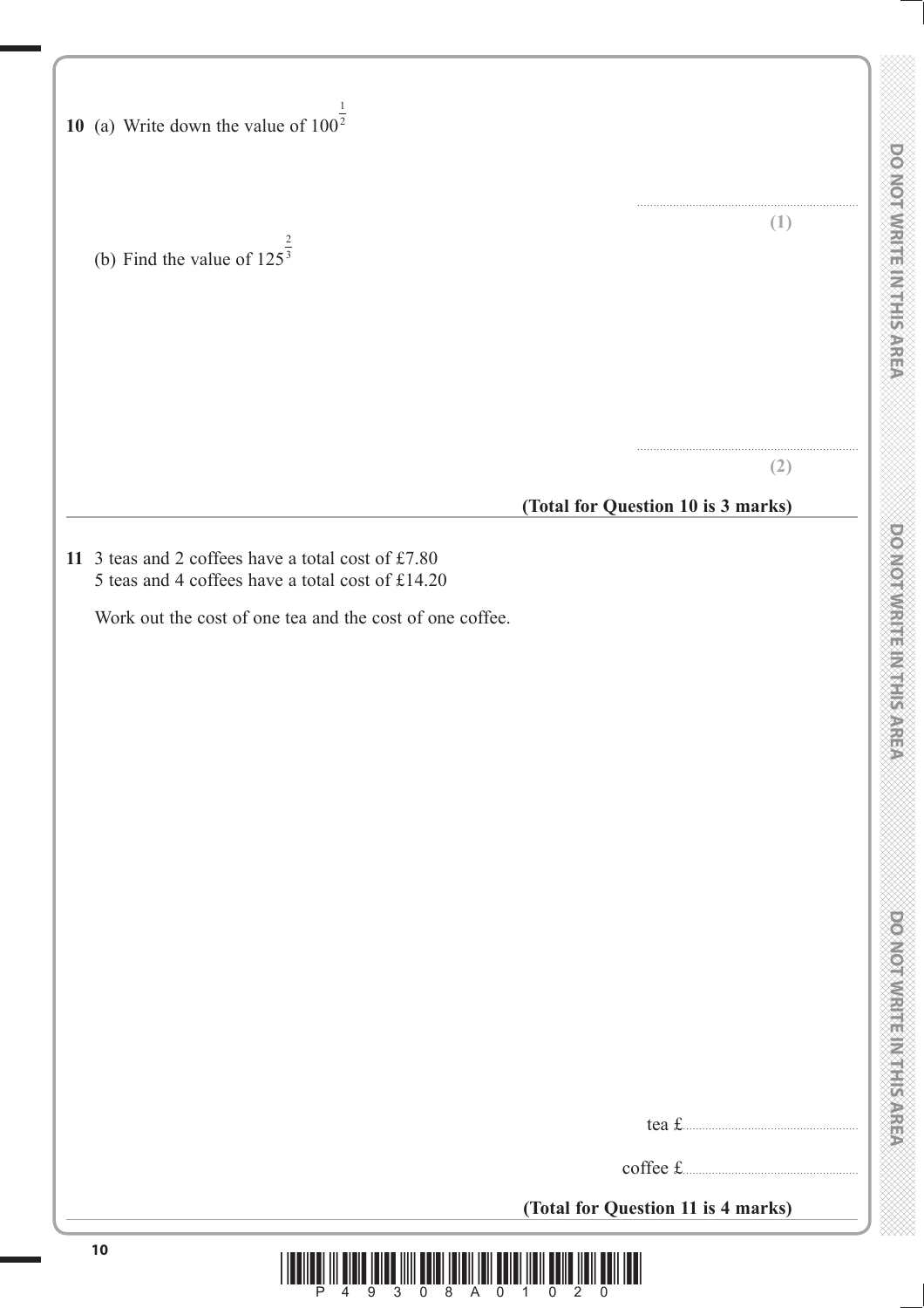**12** The table shows information about the heights, in cm, of a group of Year 11 girls.

|                     | height (cm) |
|---------------------|-------------|
| least height        | 154         |
| median              | 165         |
| lower quartile      | 161         |
| interquartile range | 7           |
| range               | 20          |

(a) Draw a box plot for this information.



The box plot below shows information about the heights, in cm, of a group of Year 7 girls.



**(3)**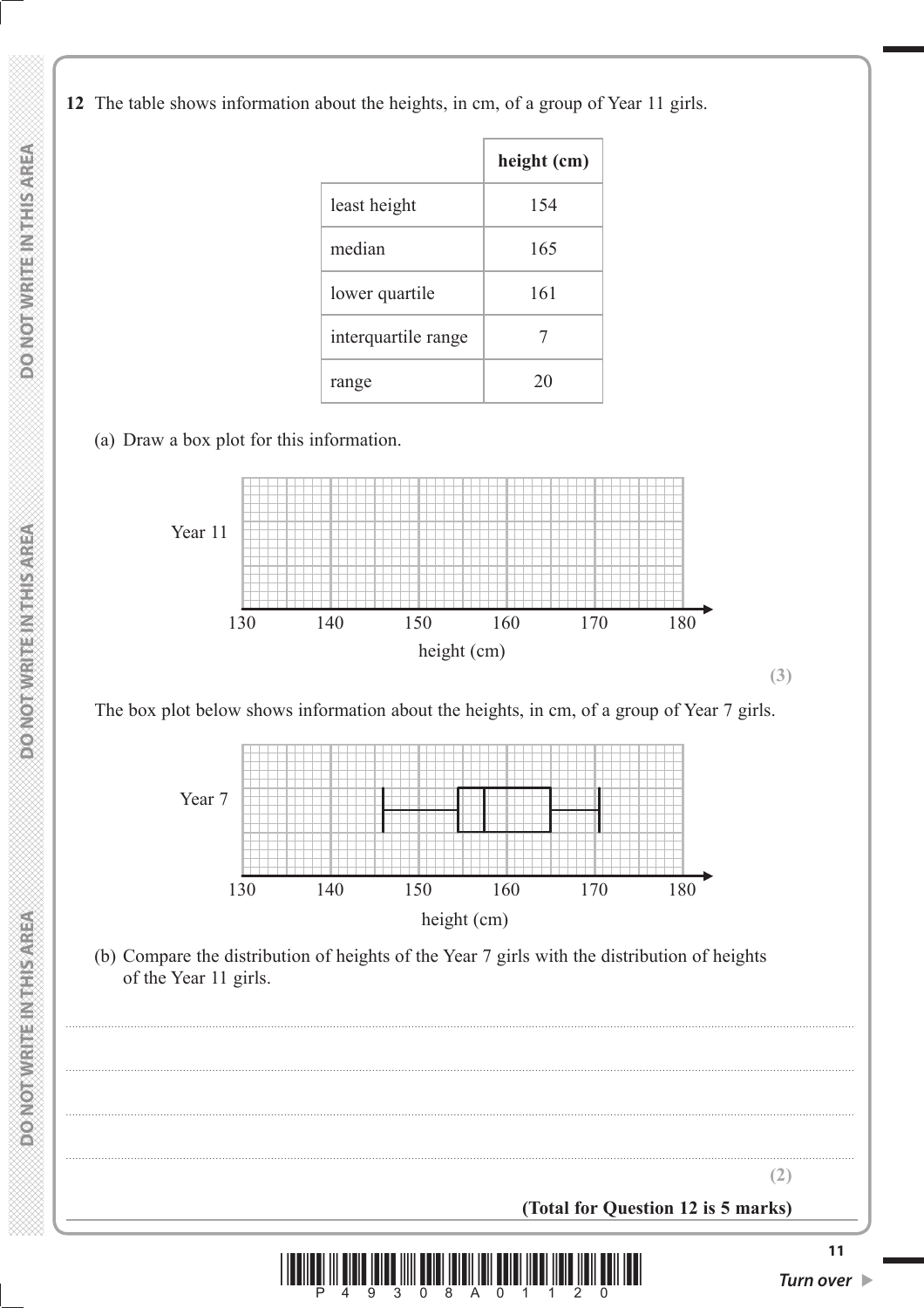**13** A factory makes 450 pies every day. The pies are chicken pies or steak pies.

whole number.

Each day Milo takes a sample of 15 pies to check.

 The proportion of the pies in his sample that are chicken is the same as the proportion of the pies made that day that are chicken.

On Tuesday, the number of steak pies Milo needs in his sample is 6 correct to the nearest

On Monday Milo calculated that he needed exactly 4 chicken pies in his sample.

(a) Work out the total number of chicken pies that were made on Monday.

....................................................................

**(2)**

Milo takes at random a pie from the 450 pies made on Tuesday.

(b) Work out the lower bound of the probability that the pie is a steak pie.

**(2)**

....................................................................

**(Total for Question 13 is 4 marks)**



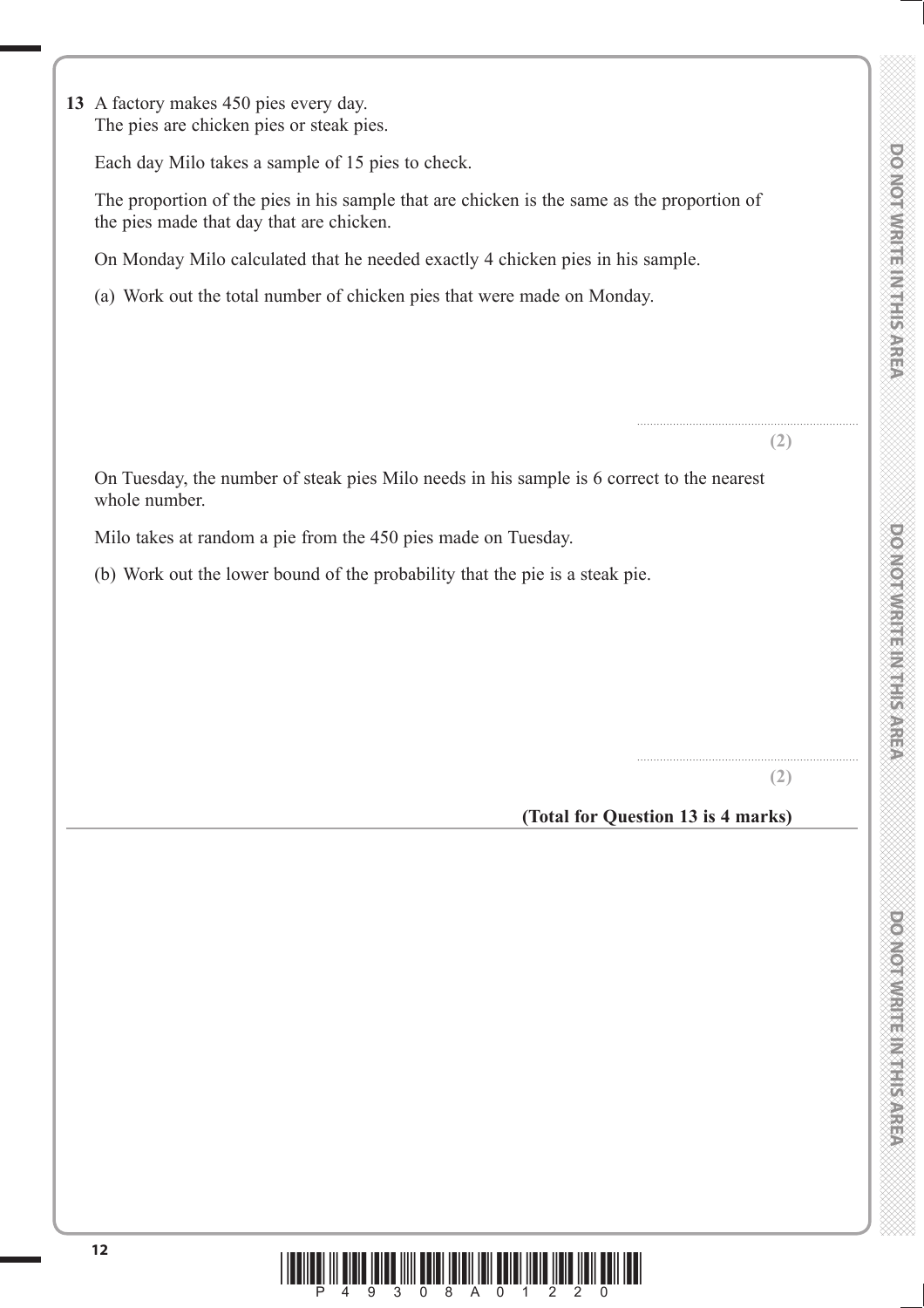**14** The ratio  $(y + x)$ :  $(y - x)$  is equivalent to  $k:1$ 

Show that 
$$
y = \frac{x(k+1)}{k-1}
$$

**(Total for Question 14 is 3 marks)**

#### **15**  $x = 0.43\dot{6}$ **.**

Prove algebraically that *x* can be written as  $\frac{24}{55}$ 55

**(Total for Question 15 is 3 marks)**

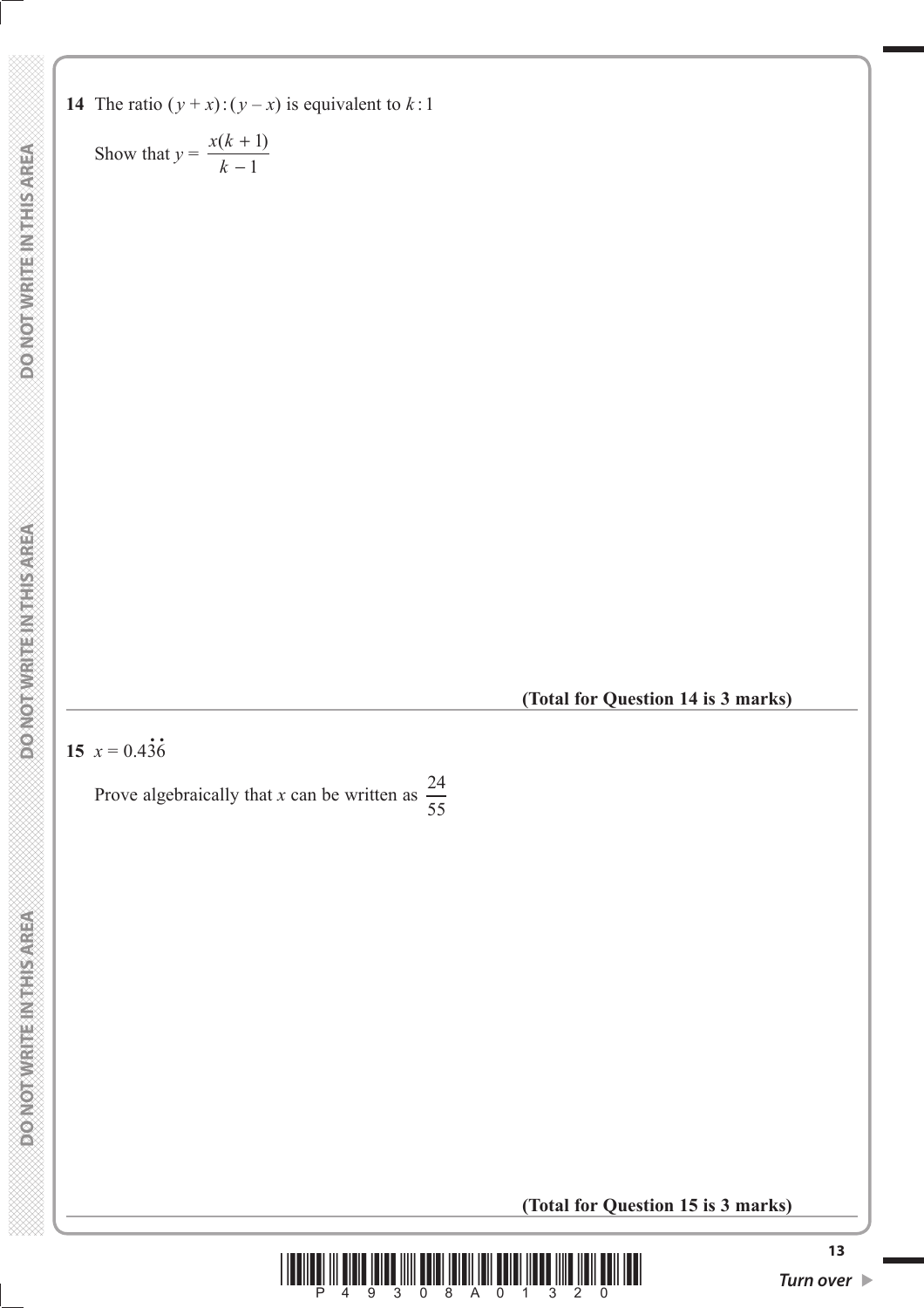**16** *y* is directly proportional to  $\sqrt[3]{x}$ 

$$
y = 1\frac{1}{6} \text{ when } x = 8
$$

Find the value of *y* when  $x = 64$ 

**(Total for Question 16 is 3 marks)**

....................................................................

**17** *n* is an integer.

Prove algebraically that the sum of  $\frac{1}{2}$ 2  $n(n + 1)$  and  $\frac{1}{2}$  $\frac{1}{2}(n+1)(n+2)$  is always a square number.

**(Total for Question 17 is 2 marks)**

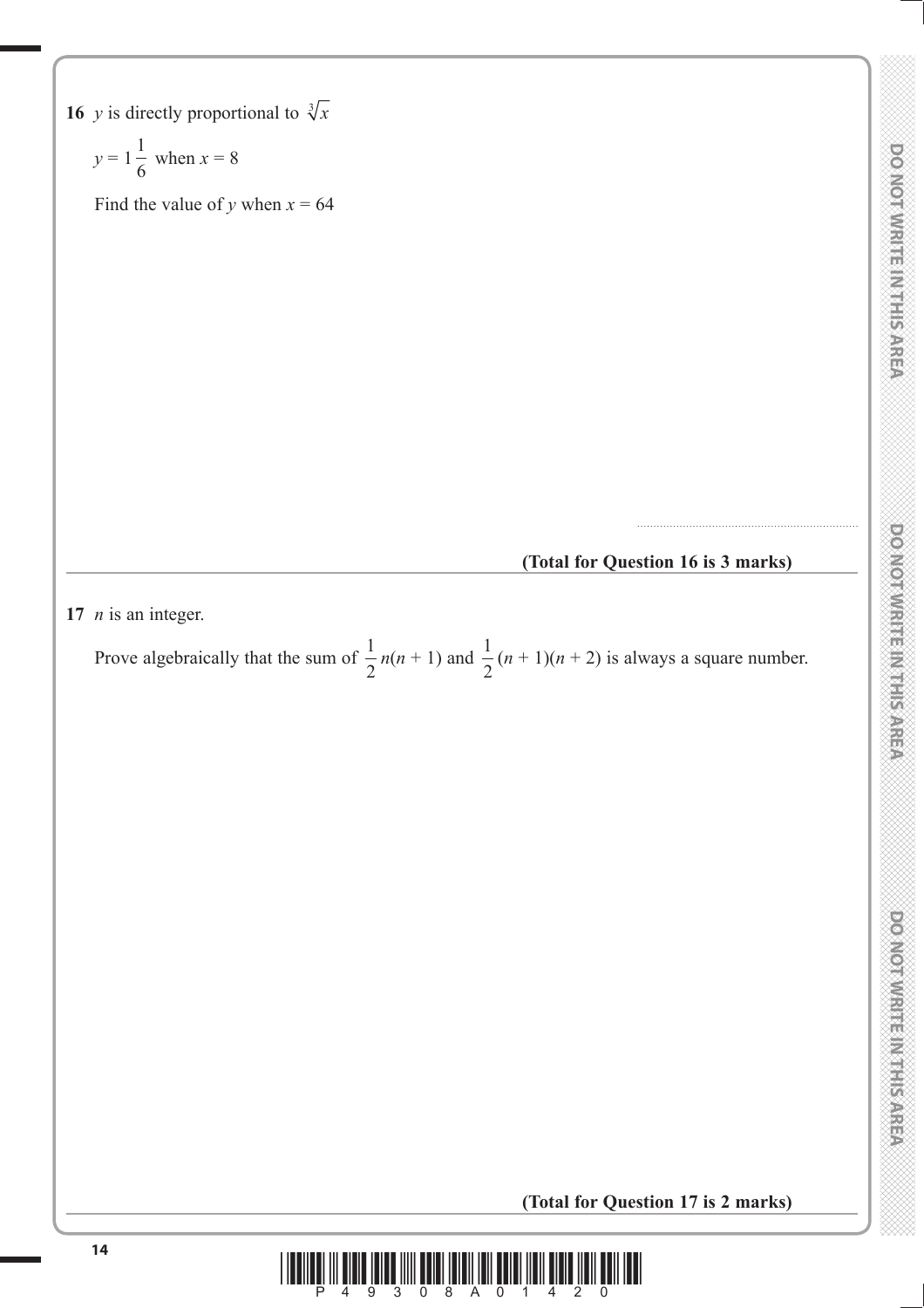

**DO NOT WRITE IN THIS AREA** 

**DOMORWIGHT MENTISMEN** 

 **DO NOT WRITE IN THIS AREA DO NOT WRITE A DO NOT WRITE IN THIS AREA DO NOT WRITE A DO NOT WRITE INTHIS AREA** 

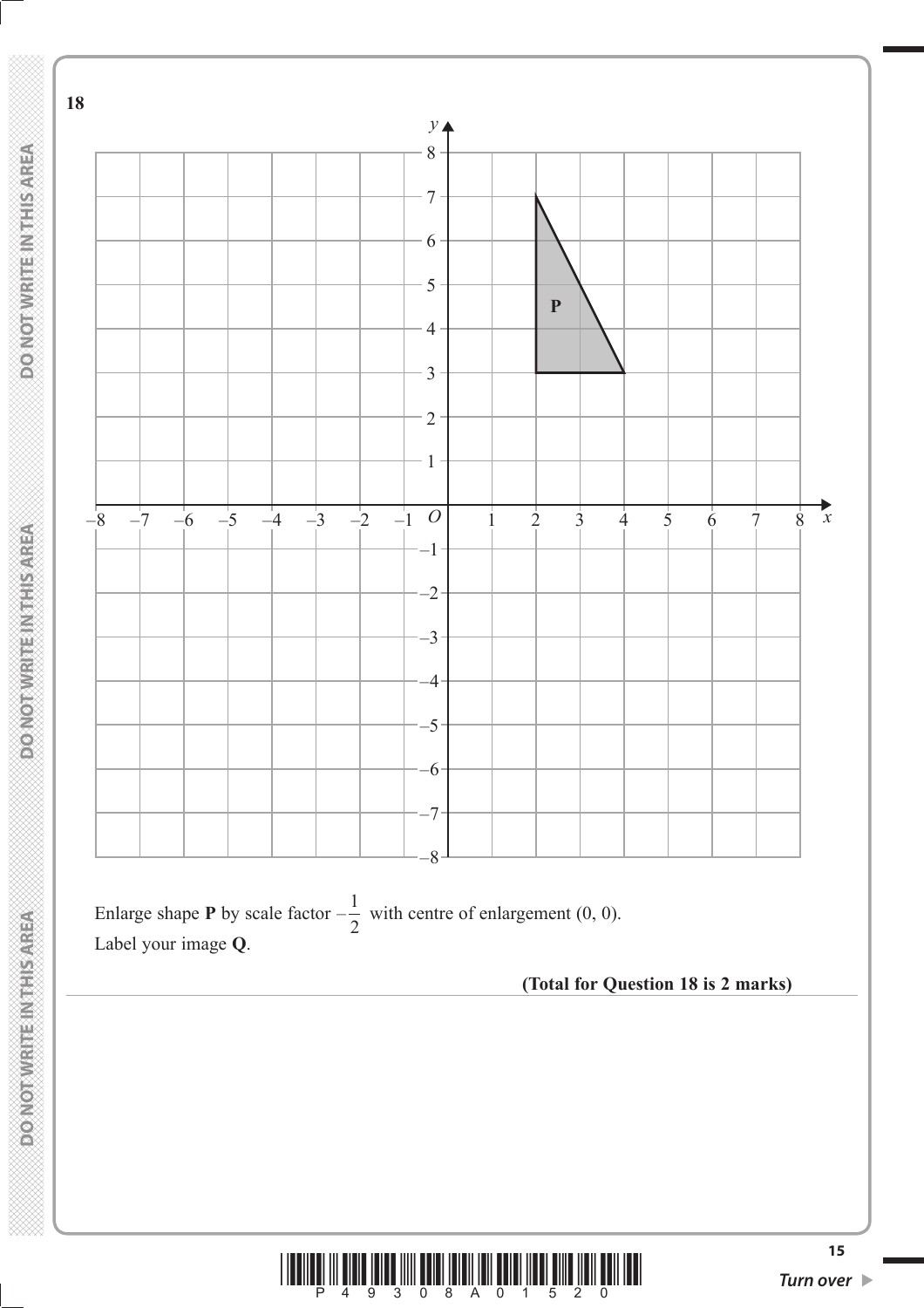DO NOTWRITE IN THIS AREA



*ABCD* is a rectangle.

*A*, *E* and *B* are points on the straight line **L** with equation  $x + 2y = 12$ *A* and *D* are points on the straight line **M**.

*AE* = *EB*

**19**

Find an equation for **M**.

**(Total for Question 19 is 4 marks)**

....................................................................

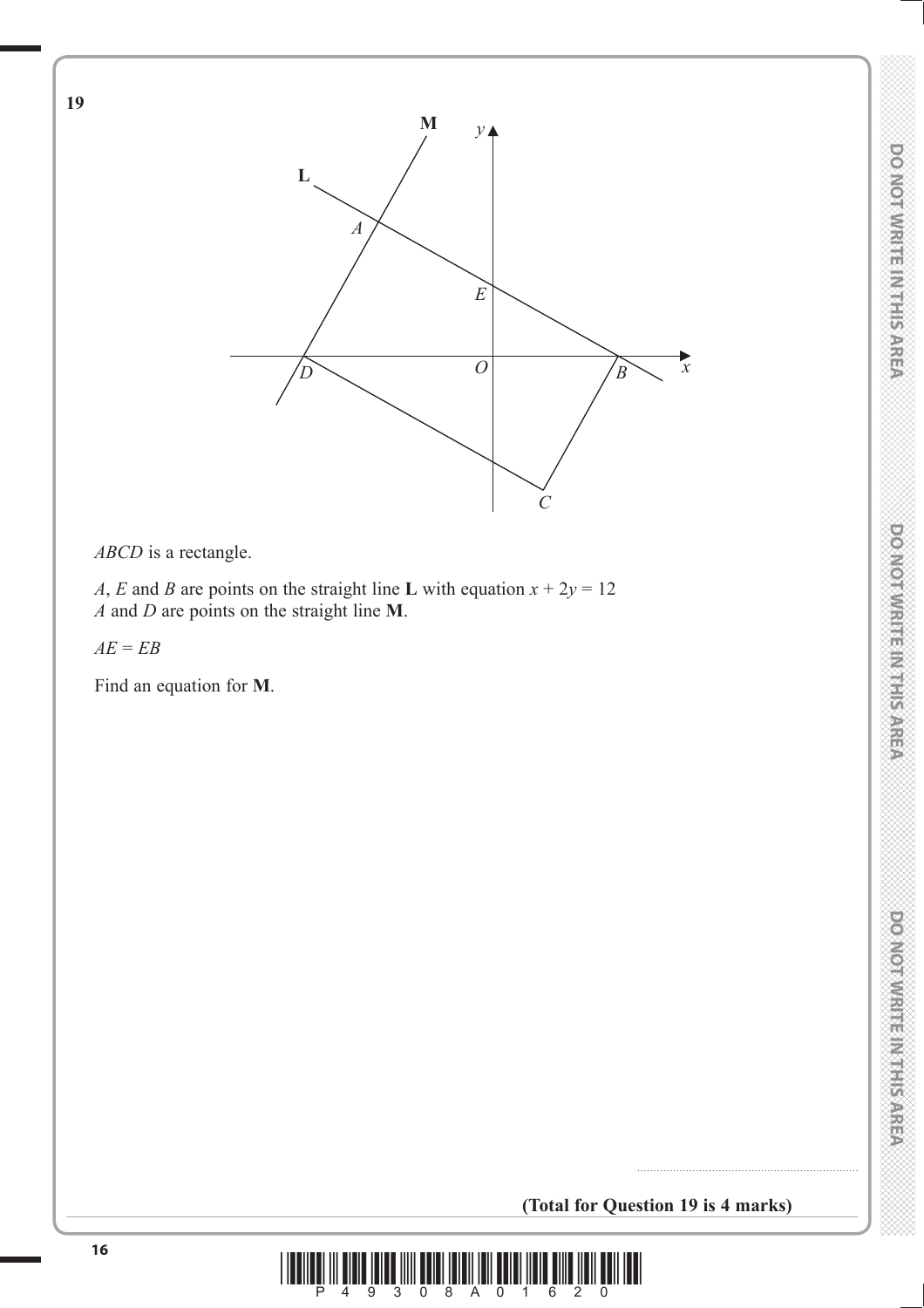|  |  |  | $y \mid 3 \mid 1+\sqrt{3} \mid 2 \mid 1 \mid 0 \mid 1-\sqrt{3} \mid -1$ |  |
|--|--|--|-------------------------------------------------------------------------|--|

**20** The table shows some values of *x* and *y* that satisfy the equation  $y = a \cos x^{\circ} + b$ 

Find the value of *y* when  $x = 45$ 

### **(Total for Question 20 is 4 marks)**

.......................................................



**(Total for Question 21 is 3 marks)**

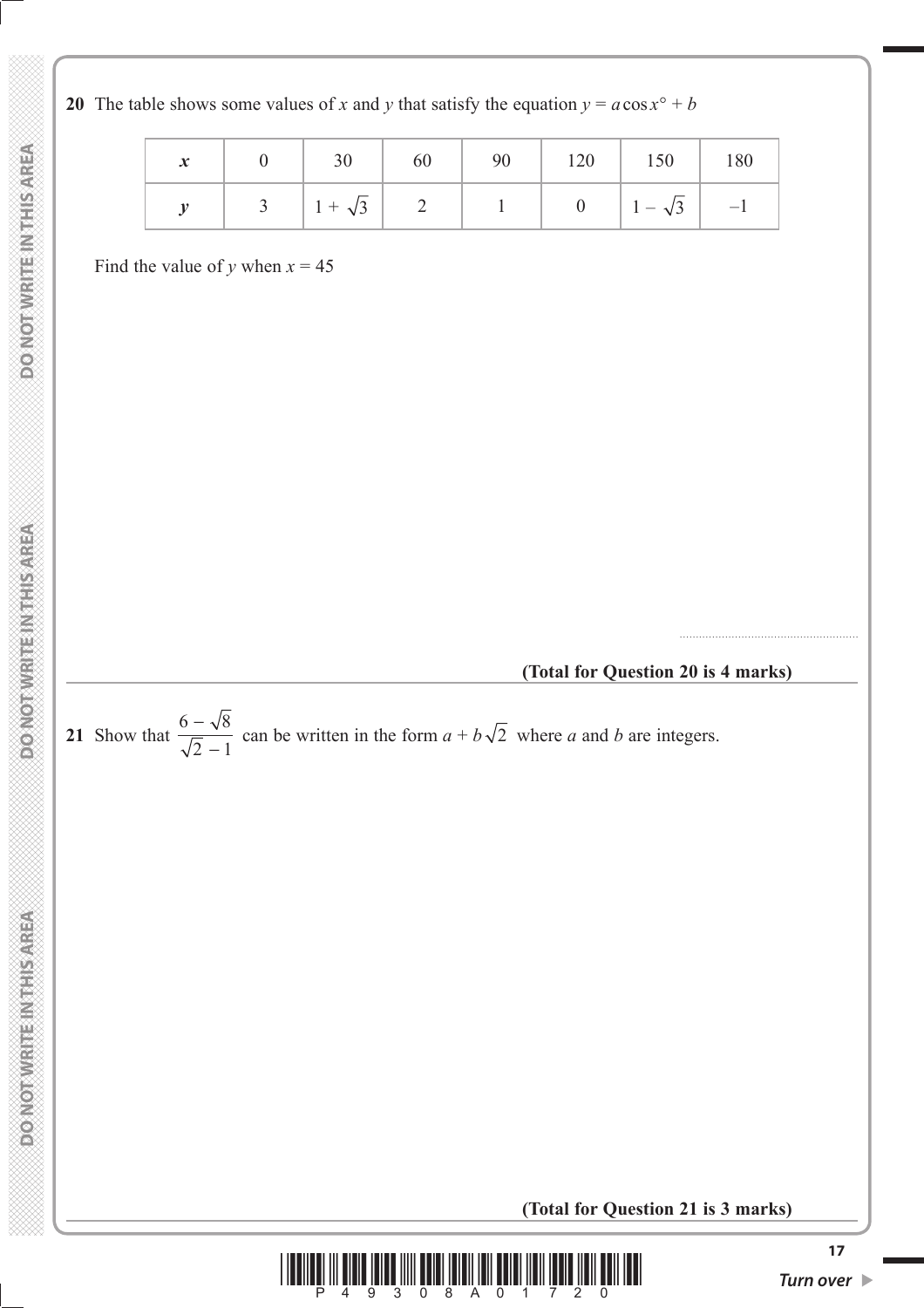**DOMOTIVIRITE INTERNATION** 

ponorwrute material

**22** The two triangles in the diagram are similar.



There are two possible values of *x*.

Work out each of these values.

State any assumptions you make in your working.

**(Total for Question 22 is 5 marks)**

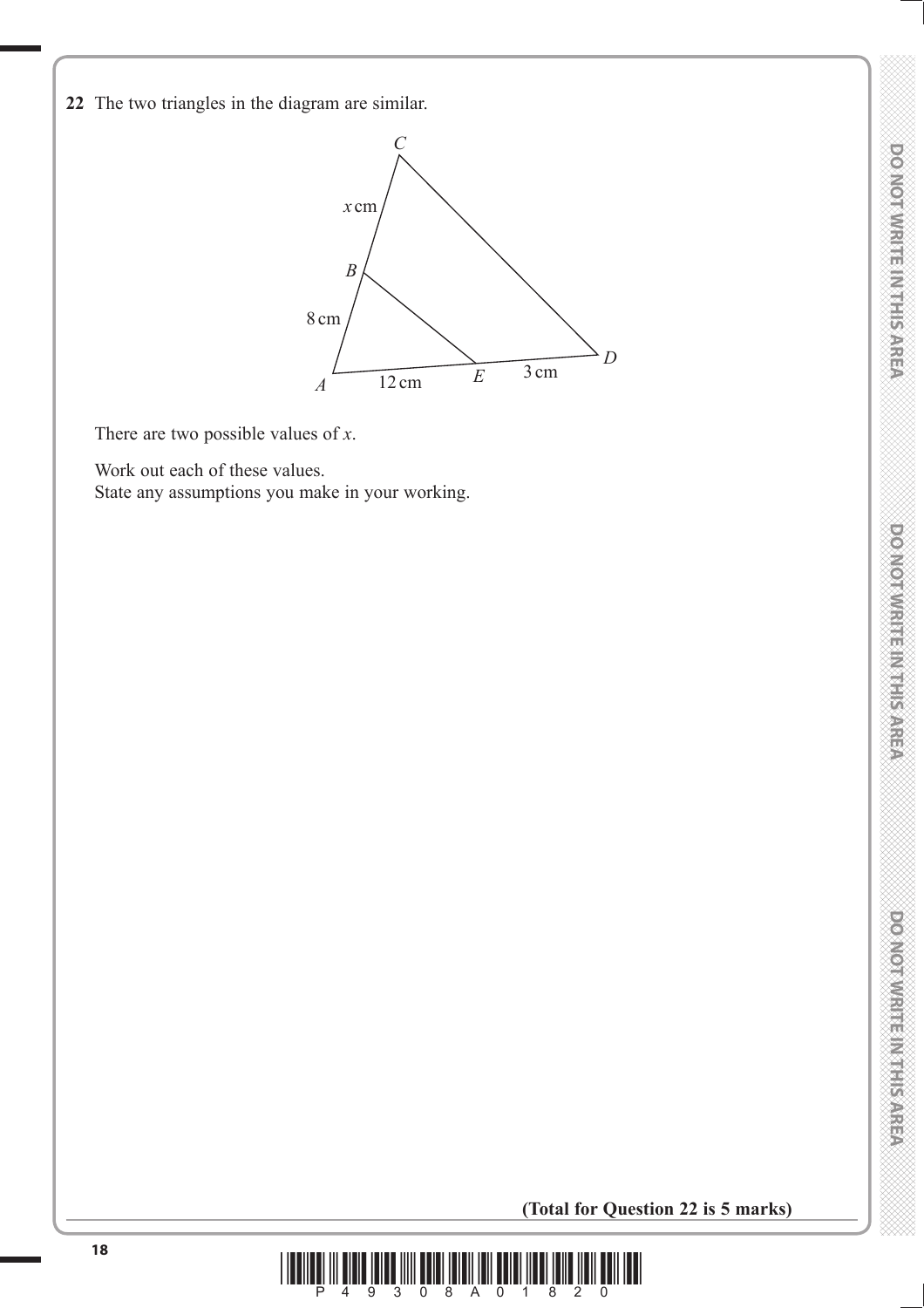**23** Here is a rectangle and a right-angled triangle.



All measurements are in centimetres.

The area of the rectangle is greater than the area of the triangle.

Find the set of possible values of *x*.

**TOTAL FOR PAPER IS 80 MARKS**



.......................................................